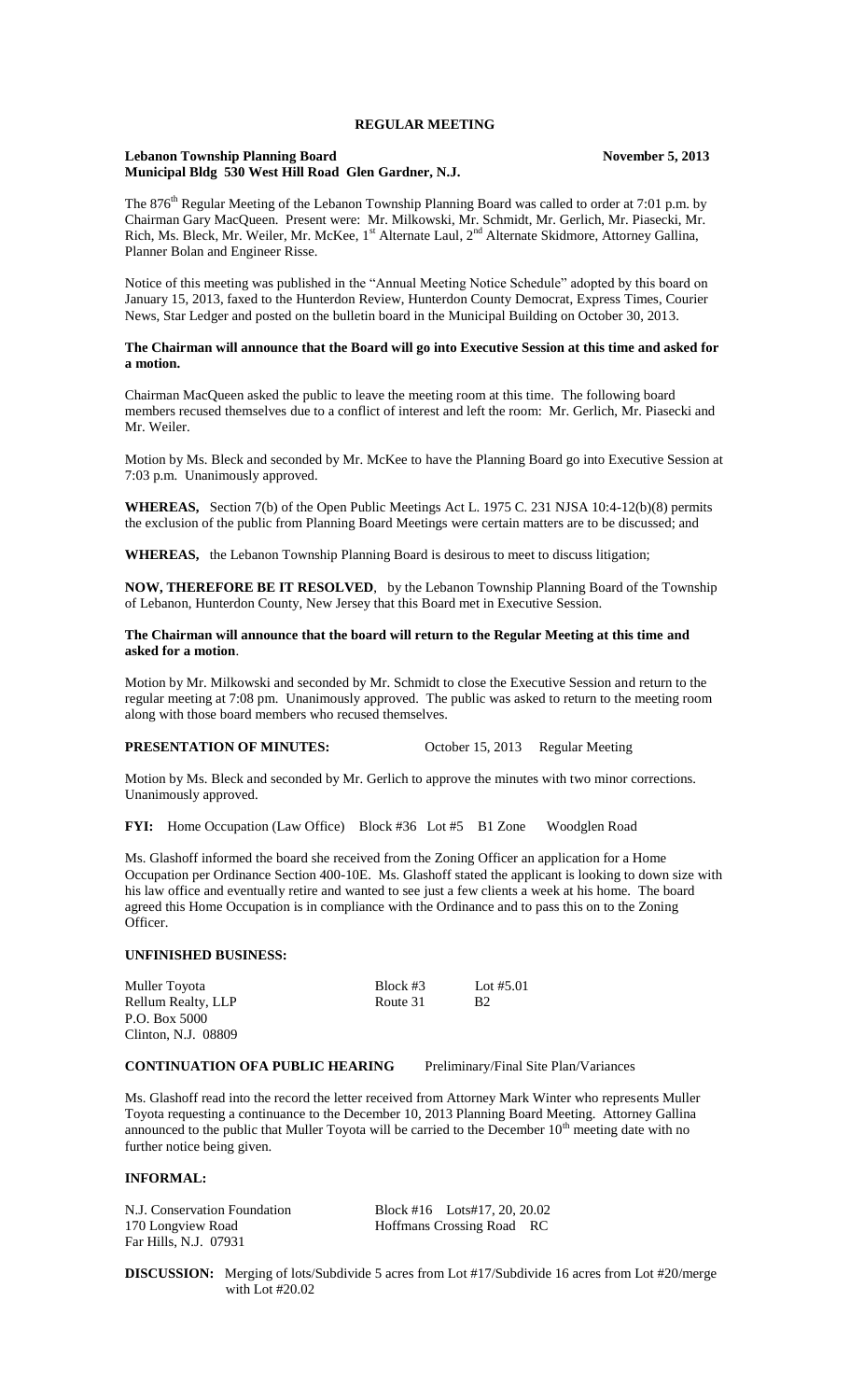### **Lebanon Township Planning Board November 5, 2013 Page 2**

Ms. Ingrid Vandegaer, Manager-Highlands Region and Ms. Beth Davisson, Land Project Manager of the New Jersey Conservation Foundation were present to discuss the acquisition of lands on Hoffmans Crossing Road. Ms. Vandegaer said they manage and own 23000 acres of land in New Jersey and have been in business for more than 50 years. Besides Farmland Preservation they also do Open Space Preservation. With this acquisition the monies will be Green Acres Funds and Hunterdon Land Trust Funds. Ms. Vandegaer said when Green Acres Funds are used there is a Deed of Restriction that is required and put on the property. Ms. Vandegaer said the lands in question are vacant lands and proceeded to show on the map what they would like to do. The green area on the map is State land (Ken Lockwood Gorge). The Columbia Trail-owned by Hunterdon County borders along Lots #16 & #17 along with the South Branch of the Raritan River. The Conservation Foundation is a contract purchaser of a portion of the Four Seasons Outdoor Center owned by Jim Butters. Ms. Vandegaer said they have a non-disclosure agreement with the owners of Lot #16 and can't discuss the property at this time.

Ms. Vandegaer stated that they would like to take 5 acres of vacant land from Lot #17 and merge to Lot #16 and take 16 acres from Lot #20 and merge with Lot #20.02 which would make this lot over 49 acres. Lot #20.02 has access out to Hoffmans Crossing Road. In taking the 5 acres from Lot #17, it would leave 5 acres which will make that lot non-conforming and would need a variance. Ms. Vandegaer said they are looking for guidance and suggestions from the board. Mr. Schmidt said he remembered an agricultural subdivision that was created to allow a house to be built on lot #20.02. Ms. Vandegaer said yes and the house was never built. Mr. Laul asked about the driveway that goes down to the lower section of the property and asked if that would also be part of the access to the property for the new open space being created. Ms. Vandegaer said yes for the access because it can not be blocked. Ms. Vandegaer noted that there is access from several areas to the property. Chairman MacQueen asked if Lot #16 was owned by someone else. It was noted that the property is owned by Lockheed where the tower is located. Mr. Schmidt asked if this property could ever be built on. Attorney Gallina said the only time a land locked parcel becomes an issue is when someone wants to build on it. This property will only be used for passive recreation. Planner Bolan said once the subdivision is approved it will be noted in the deed what the land will be used for. Mr. Weiler asked about the access on the flag stem. Ms. Vandegaer said even though the stem is accessible it doesn't mean that it will be used for the public. Mr. Skidmore asked what the plan was for the existing lots with buildings. Ms. Vandegaer said they have nothing to do with those lots but the owner is present this evening to answer any questions. Mr. Butters said they lost the tenant who occupied the buildings for many years and he will be looking to find new tenants. Mr. Skidmore asked if there were restrictions on the type of tenant they are looking for. Mr. Butter's daughter, Erica Butters said there are restrictions. They would be looking for another school or non-profit. Planner Bolan said they were approved under the Conditional Use standards which still exists. They fall under institutional and public uses. Chairman MacQueen asked when the lower two lots are merged and you get Lot #16 & #17 do you plan on merging all this land together. Ms. Vandegaer said yes if that is what the board would like them to do. Chairman MacQueen said it would make sense to have it as one big lot.

Warren Newman interjected and asked to make a comment. Mr. Newman informed the board that these issues have been discussed at the Environmental Commission. Mr. Newman said the flag stem is important and valuable. Ms. Davisson said at this point they can't make any decisions until everything is worked out but agreed with Mr. Newman. Mr. Milkowski said looking at this now everything is very limited. During the discussion, the parking was a big concern of the board. Ms. Vandegaer said that the parking is in their plan and hope to talk about it more in the future. Mr. Bill Kibler Director of Policy & Science of the Raritan Headwaters Association made a few comments.

Planner Bolan and Attorney Gallina said it would be helpful when they file the application that the resolution and deeds be part of the application. It would be very helpful and a reference for the board to work from. Ms. Vandegaer said they would like to be able to complete this in one meeting after they file a formal application. Ms. Vandegaer thanked the board for their input.

# **ITEMS FOR DISCUSSION:**

#### **a. Budget 2014**

Mr. Rich asked why the amount in the litigation was so high. Ms. Glashoff said in speaking with the Mayor, he had suggested increasing the amount. Mr. McKee said because of all the money that has been spent this year on litigation and the fact that the board's budget took a big hit, he wanted to be pro-active, not that he felt we would have more litigation but wanted the board to be prepared in the event it happened. The board reviewed the balance of the proposed budget and agreed with what Ms. Glashoff put together. Chairman MacQueen asked for a motion. Motion by Mr. Rich and seconded by Ms. Bleck to approve the budget and to send it on to the Township Committee for their consideration. Unanimously approved.

# **b. Board Terms Expiring 2013**

| Mayor – Class I          | Gary MacQueen $-4$ year term  | Darryl Schn |
|--------------------------|-------------------------------|-------------|
| Committeeman – Class III | Rick Weiler - 4 year term     | E.J Skidmor |
| Class II                 | Chris Piasecki $-4$ year term |             |
|                          |                               |             |

 $\text{mid } t - 4 \text{ year term}$ re – Alternate II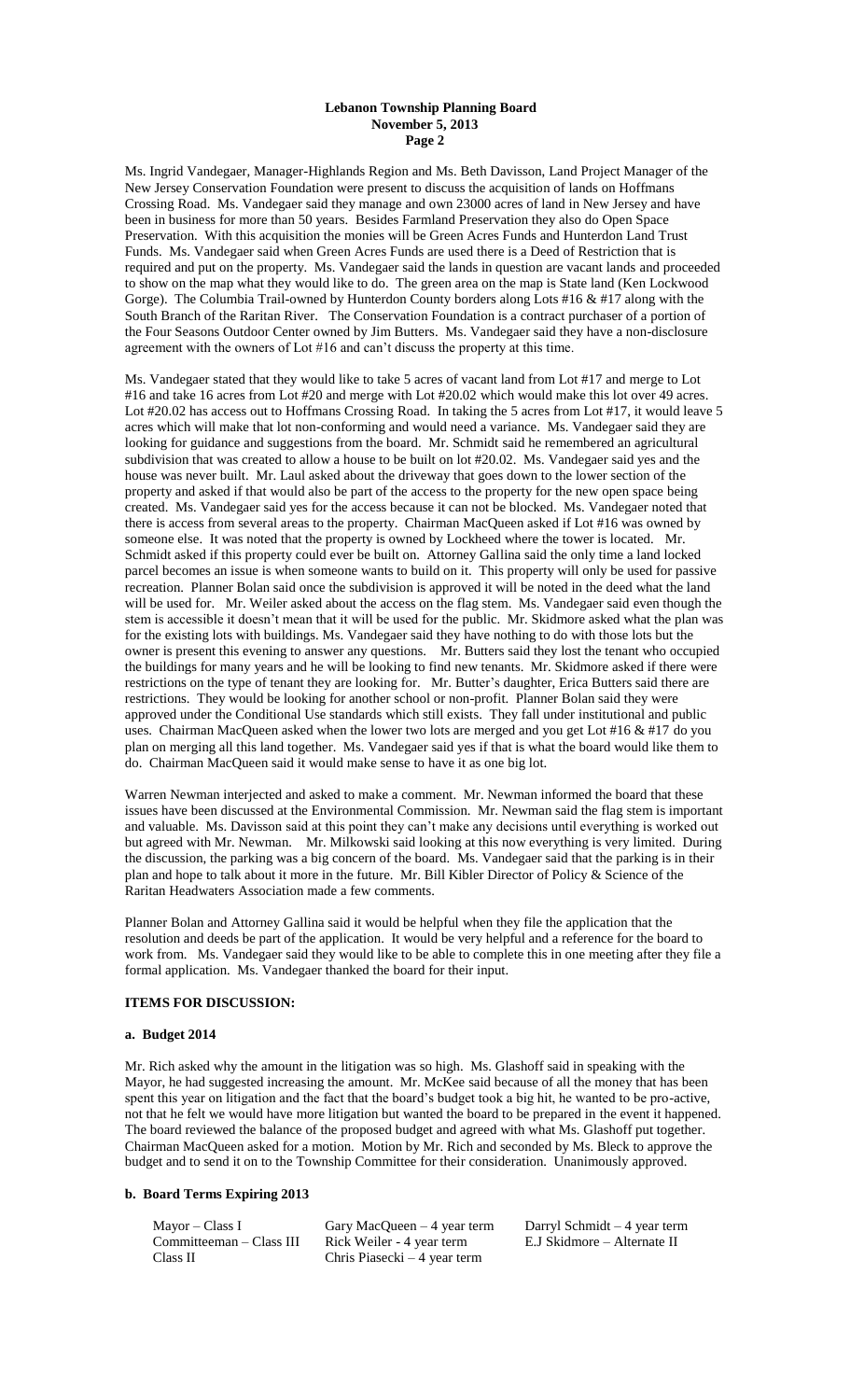# **Lebanon Township Planning Board November 5, 2013 Page 3**

Mr. Gerlich informed the board that he is stepping down from his position on the Environmental Commission at the end of this year. Mr. Gerlich said that Mr. Laul is interested in being the Class II Board Member and be on the Environmental Commission. Mr. Gerlich said he wants to stay on the Planning Board and would like to take Mr. Laul's Alternate position on the board if that would be alright with the board and Township Committee. No one had a problem with the purposed change. Ms. Glashoff will send a Memo to the Township Committee informing them of the Board Terms that will expire on December 31, 2013 and the proposed change in positions of Mr. Gerlich and Mr. Laul.

# **c. Date for Reorganization – January 14, 2014**

Everyone was good with the date for the Board's Reorganization Meeting.

## **d. Quarry (Township Portion) – Mayor McKee**

Chairman MacQueen turned the discussion over to Mr. McKee. Mr. McKee stated that he attended the last Environmental Commission Meeting at the request of Chairman Warren Newman. Michael Guido of US Concrete Co. gave a power-point presentation on the Quarry. Mr. Guido gave some past history on what has transpired when the news first broke on the Quarry and the land swap with the N.J. Land Trust along with some of the bad press that followed. Mr. Guido had looked into the areas that they had heard about and found there was a milky disbursement of water into the Spruce Run. Mr. Guido referred to a pipe that they fixed, but the Quarry did get a fine from the DEP. Another pipe was an old culvert that went under the RR tracks which released sentiment. They made improvements and there was no fine. There was also, another pipe that had corroded, there was sentiment and there was a discharge and they were fined by the DEP. Mr. McKee referred to it as damage control by the Quarry.

Mr. McKee said that Mr. Guido then did a presentation on the additional lands and the 30+ acres that was the original lands to be swapped and with the reclamation that land would become a valuable part of the reclamation to mine. Mr. McKee said the rock they are mining is of a softer quality then what is found in other quarries. They can process the quarry for considerable less verses a company like Tilcon. Mr. Guido had said they really need to get that 30+ acres of land and without this additional land they won't be able to continue with the quarry and any reclamation will be non-existence. Mr. McKee said the cost for a reclamation plan is around 30 million dollars which would be bonded and said if we don't do something or show some interest we won't have a place at the table and if they don't do a reclamation plan then the property would just stay as it is. Mr. Guido said with the reclamation project, the possibility exist that it would be a state park when they are finished. Mr. McKee said they would need access to the water at the bottom and it would be contained and be about 150' deep. This is something for the board to think about whether we want to take a position and maybe have a sub-committee to work on this. The Boro of Glen Gardner is interested in talking to us again. Mr. McKee noted that the additional lands are in a residential zone and the quarry is in the township in the I5 zone. The bottom line is if we want to have a position then we need to get involved now.

Mr. McKee asked Warren Newman for his input. Mr. Newman said he agrees with the Mayor's assessment. Mr. Newman said if we don't participate now they won't be able to make the land swap and they are under no obligation to do a reclamation plan for the quarry. Without the reclamation plan they would walk away and it would leave the Township with a big hole in the ground and there is nothing in ann an ordinance that would prevent them from doing that. Mr. Newman said they would like to do a reclamation plan for the quarry. It was explained that it would take 30-40 years for a reclamation plan and it would involve the acquisition of the additional lands that they would like to get. There environmental engineer said it is around 37 acres of land that they would like to swap with the NJ Land Trust for a parcel in another County. If they get the additional land they would continue to mine and in the process eliminate the cliffs, slopes but would build into the plan small cliffs for a Bird/Hawk environment/sanctuary and at the end of 40 years at the base/pit of the quarry it would feed as a water source to the reservoir which would be a positive that the water could be used for to pump to and flush to the quarry and to draw down water to serve the South Branch of the Raritan. Mr. Newman said that the plan is a good one. During Mr. Newman's comments, he stressed the importance of the Township having an ordinance otherwise we have nothing to fall back on. Mr. Newman said the power point presentation conveyed some very good information and that he feels that they would be willing to do another power point presentation to the Planning Board. At the conclusion of Mr. Newman's input to the board, Mr. Schmidt asked if the DEP needs to sign off on the reclamation plan. Planner Bolan said the DEP has no regulations and the only thing DEP is interested in is mine safety. But that they will be interested in the discharge from the property. The board continued to discuss the quarry issue at length. At the conclusion of the discussion, Chairman MacQueen asked about dates to have Mr. Guido of US Concrete Co. to give his power point presentation. It was also suggested to save time to have a joint meeting with the Township Committee for the presentation. Several dates were discussed and in conclusion, Mr. Newman will contact Mr. Guido for availability for either December  $12<sup>th</sup>$  or December  $17<sup>th</sup>$  and will be in contact with Ms. Glashoff.

#### **e. Amend Ordinance Section 400-54 Subsection D(5)(h)**

The board discussed this briefly. In conclusion, Attorney Gallina will amend the ordinance to reflect the change of eliminating the wording that gives the application one meeting before charging escrow for time spent at the meeting by the board's professionals.